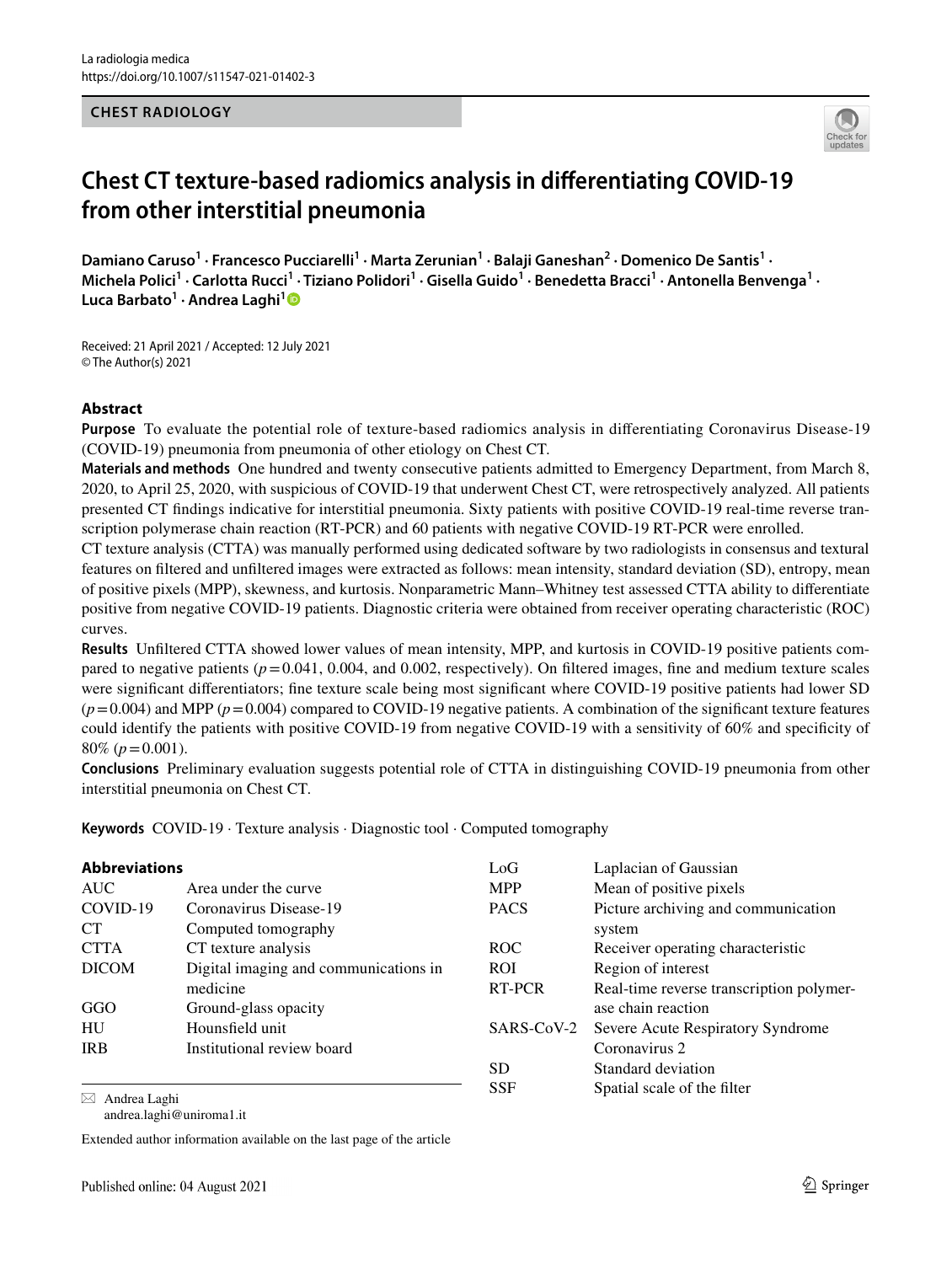## **Introduction**

A novel coronavirus, Severe Acute Respiratory Syndrome Coronavirus 2 (SARS-CoV-2) [[1\]](#page-7-0), was identifed as the causative agent of several clinical conditions, the most common of which is pneumonia, reported as Coronavirus Disease-19 (COVID-19) [[2](#page-7-1), [3](#page-7-2)]. On January 2020, WHO declared the Chinese outbreak of COVID-19 to be a public health emergency of international concern.

Factors that could stem COVID-19 spread are: early detection, patients' isolation, prompt treatment, and implementation of a robust system to trace contacts [[4](#page-7-3)]. The reference standard for the diagnosis of SARS-CoV-2 infection is next-generation sequencing or real-time reverse transcription polymerase chain reaction (RT-PCR) methods applied to respiratory tract specimens [[5](#page-7-4)]. However, due to intrinsic limitations of the method (i.e., site of specimen swabs, collection and transportation of samples and diagnostic kit performance), sensitivity of RT-PCR ranges between 63 and 78% [\[6](#page-7-5), [7\]](#page-7-6).

As an adjunct diagnostic tool in suspicious patients, Chest CT has gained an important role in COVID-19 pandemic thanks to its high sensitivity (97%) in COVID-19 diagnosis [[8,](#page-7-7) [9\]](#page-7-8); the most frequent CT fndings are multiple subpleural ground-glass opacities (GGO) associated with crazy paving pattern, consolidations, and small pulmonary vessels enlargement [[2](#page-7-1)]. However, infected patients may show normal CT scans, particularly in the early phase of the disease [[10](#page-7-9)]; moreover, Chest CT showed low specificity  $(25-56%)$  [[11](#page-7-10)] since other lung infective and noninfective diseases may show similar appearance on Chest CT qualitative assessment  $[12-14]$  $[12-14]$  $[12-14]$ .

Quantitative CT, radiomics, and artifcial intelligence software analyses can potentially be effective in assessing severity of disease, increasing CT specificity, and strengthening the role of Chest CT in COVID-19 [\[15–](#page-7-13)[21](#page-7-14)]. Among them, CT texture analysis (CTTA) is an emerging area of radiomics that extracts, analyses, and interprets quantitative imaging features not perceivable to the naked human eye.

CTTA allows objective assessment of the distribution of pixel/voxel intensity within a region of interest (ROI), refecting the underlying biologic heterogeneity related to tissue microenvironment [[22](#page-7-15)[–24\]](#page-7-16). Radiomics machine learning-based tool has been recently studied to evaluate the severity of COVID-19 [[25](#page-7-17)]. A recent study proposed by Wu et al. [[26\]](#page-8-0) have shown that despite the similar clinical and radiological manifestations in COVID-19 and non-COVID-19 patients, CT texture features may be a helpful toll to diferentiate these two population. As a noninvasive and rapid imaging biomarker, texture analysis could improve COVID-19 chest CT diagnosis reducing

false positive with the similar lung imaging pattern and allowing a better management of the disease.

Thus, the aim of our pilot study is to evaluate the potential role of texture-based radiomics analysis in distinguishing COVID-19 interstitial pneumonia from pneumonia of other etiology on Chest CT.

## **Materials and methods**

#### **Study population**

This study was approved by our local institutional review board (IRB) and written informed consent was waived due to the retrospective nature. From March 8, 2020, to April 25, 2020, individuals with respiratory symptoms (cough and dyspnea) and fever suspected for COVID-19 and admitted to Emergency Department of Sant'Andrea University Hospital of Rome were enrolled and underwent unenhanced Chest CT.

To assess SARS-CoV-2 infection, real-time reverse transcriptase RT-PCR (Charitè, Berlin, Germany) [[27](#page-8-1)] was performed on nasopharyngeal and oropharyngeal swabs collected from individuals on arrival in the Emergency Department and repeated after 24 h. Patients were considered SARS-CoV-2 negative after two consecutive negative RT-PCR results.

For the purpose of the study, inclusion criteria were: (a) availability of RT-PCR results, (b) unenhanced Chest CT performed on arrival, and c) the presence of GGO appreciable on Chest CT. Exclusion criteria were as follows: (a) Chest CT performed with contrast medium injection (e.g., pulmonary embolism suspicion), (b) motion artifacts on Chest CT and consequent poor image quality unsuitable for CTTA. The study population enrollment fowchart is summarized in Fig. [1](#page-2-0).

Epidemiological and laboratory data of enrolled patients were collected.

#### **Chest CT protocol**

All CT exams were performed with a 128-slice CT scanner (GE Revolution EVO 128 Slice CT Scanner, GE Medical Systems, Milwaukee, WI, USA). Datasets were acquired with patients placed in supine position in full inspiration, applying a standard volumetric protocol for unenhanced Chest CT, with fxed scan parameters (tube voltage: 120 kV, tube current modulation: 100–250 mAs, spiral pitch factor: 0.98, collimation width: 0.625).

Images were reconstructed applying the BONEPLUS convolution kernel, with a slice thickness of 1.25 mm and a spacing of 1.25 mm. Digital Imaging and Communications in Medicine (DICOM) image data were transferred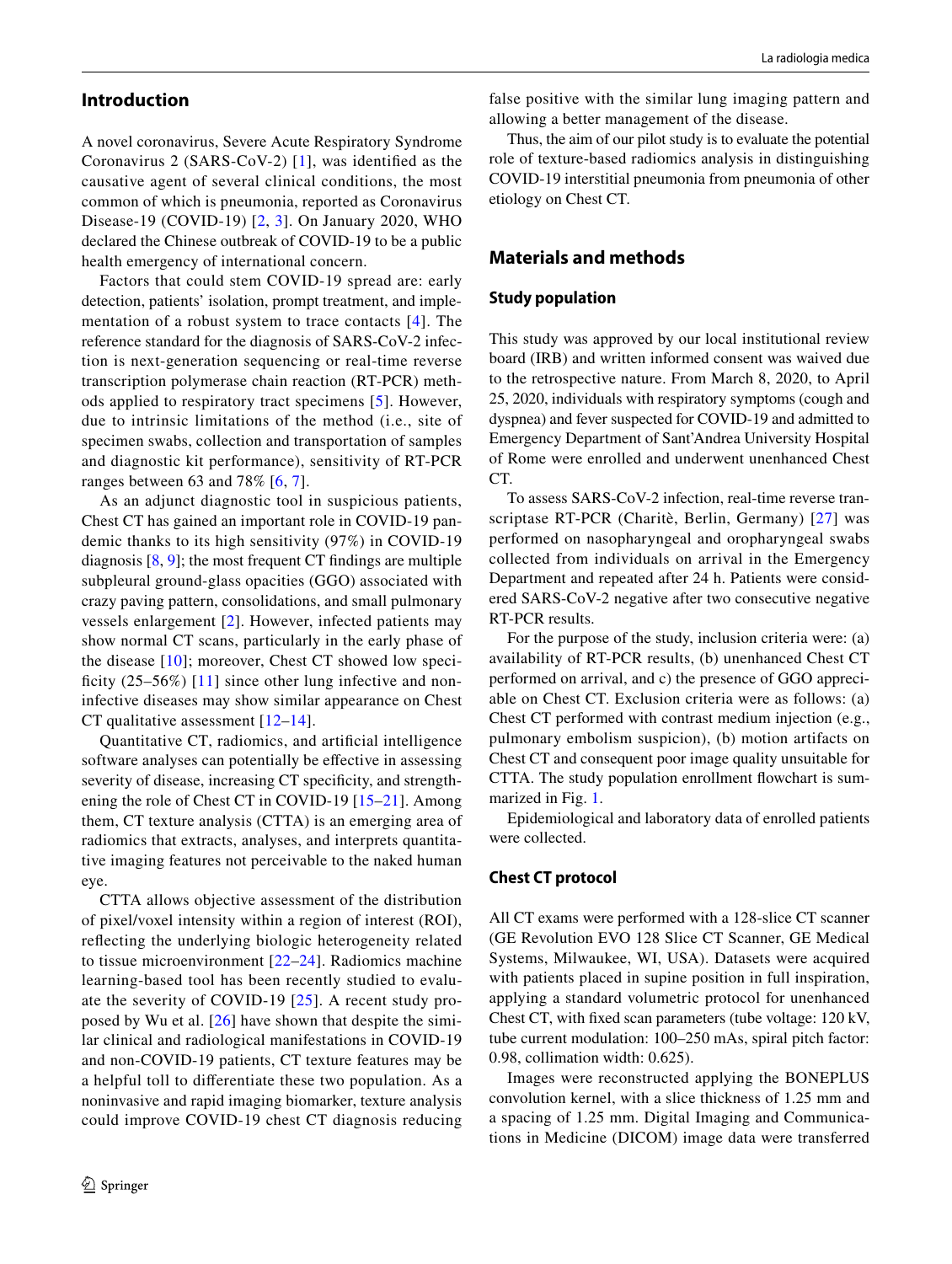<span id="page-2-0"></span>**Fig. 1** Patients enrollment fowchart **Eligible Patients n = 150 Excluded Patients** Contrast Enhanced CT  $n = 14$ **Excluded Patients** No GGO on Chest CT  $n = 4$ **Excluded Patients** Motion artifacts on Chest CT  $n = 12$ Final population enrolled  $n = 120$ 

COVID-19 Positive n = 60 **COVID-19 Negative n = 60** 

into a picture archiving and communication system (PACS) workstation (Centricity Universal Viewer v.6.0, GE Medical Systems, Milwaukee, WI, USA).

## **Texture analysis**

DICOM images extracted from PACS were anonymized and transferred to a dedicated texture analysis research software (TexRAD, Feedback Medical Ltd., Cambridge, UK). Two expert radiologists (F.P. and D.C., with 5 and 10 years of experience in thoracic imaging, respectively) performed CTTA on the ROIs, in consensus reading, by encompassing the GGO displayed on the axial Chest CT images with fxed lung window (width: 1500 HU; level: −600 HU). ROIs were manually contoured and kept approximately 2 mm within the margin of the GGO, to exclude from the analysis adjacent structures, such as vessel or bronchial branches, cavities, or normal lung parenchyma (Fig. [2](#page-2-1)). For each patient, fve ROIs were drawn, one for each lung lobe. If GGOs were absent in a lung lobe, remaining ROIs were placed in the most afected lung lobe.

Heterogeneity within each ROI was evaluated using a fltration-histogram-based textural analysis technique. Filtration step using a band-pass Laplacian of Gaussian (LoG) flter comprised of extracting and enhancing image features of diferent sizes and intensity variation, corresponding to the spatial scale of the flter (SSF in radius).



Fig. 2 Workflow demonstrating the process of texture-based radiomics analysis on Chest CT in two patients—one diagnosed as COVID-19 positive (above) and other diagnosed as COVID-19 negative (below). ROIs (arrows) were manually contoured and kept approximately 2 mm within the margin of the GGO, to exclude from the analysis adjacent structures, such as vessel or bronchial branches, cavities, or normal lung parenchyma

<span id="page-2-1"></span>The feature scales ranged from  $SSF = 2$  to 4 mm, where fine texture scale corresponded to  $SSF = 2$  mm, medium texture scale corresponded to  $SSF = 3$  mm, and coarse texture scale corresponded to  $SSF = 4$  mm. Following the fltration step, texture quantifcation was computed using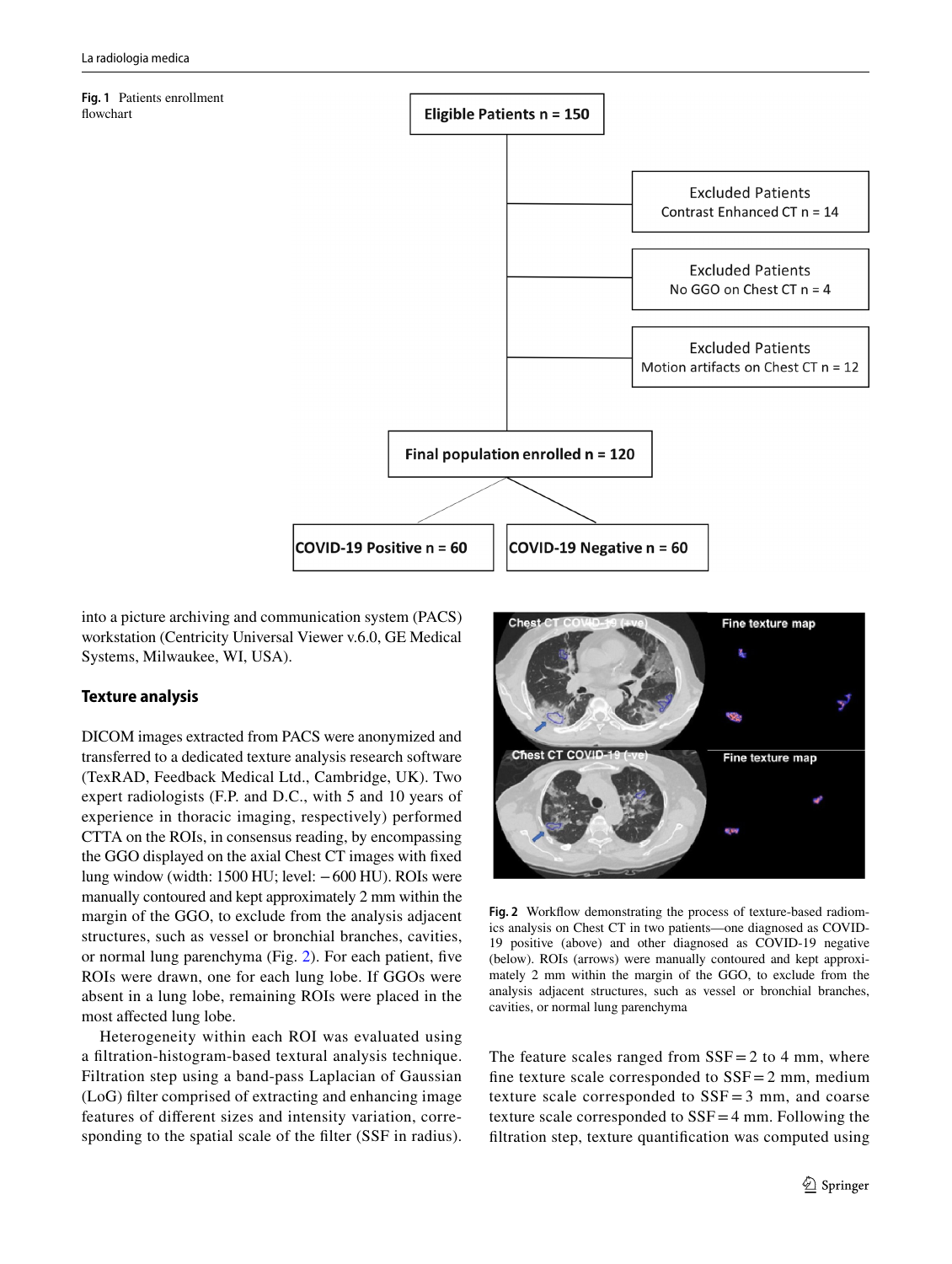statistical- and histogram-based parameters at each derived image, as well as on the conventional unfltered image  $(SSF=0)$ .

Statistical and histogram parameters comprised mean intensity, standard deviation (SD), entropy, mean of positive pixels (MPP), kurtosis, and skewness [[23\]](#page-7-18). Figure [2](#page-2-1) shows the fltration-histogram-based CTTA of COVID-19 positive and a COVID-19 negative patient.

#### **Statistical analysis**

Patient demographics and clinical parameters were presented as follows: categorical variables as numbers and percentage whereas continuous variables as average and standard deviation. Nonparametric Mann–Whitney test assessed the ability of CTTA parameters and CT density (Hounsfeld Unit, HU) to diferentiate between the patient groups (positive COVID-19 versus negative COVID-19). Box and Whisker plots visualized the diference and trend between the two patient groups for each signifcant parameter. Diagnostic criteria for a composite score developed by combining the most signifcant parameters (using the median-value for each parameter from the entire patient population as a cutoff to categorize patients as positive COVID-19 and negative COVID-19) were established using a receiver operating characteristic (ROC) analysis which computed the area under the curve (AUC), cutoff (number of significant predictors), sensitivity, specificity, *p* value. Statistical analysis was carried out using SPSS (IBM Corp. Released 2017. IBM SPSS Statistics for Macintosh, Version 25.0. Armonk, NY: IBM Corp.) with a  $p < 0.05$  considered to be significant.

#### **Results**

#### **Study population**

Initial study population comprised 150 patients. However, according to the exclusion criteria, 14 patients were excluded due to a contrast enhanced CT, 4 patients had no lung GGOs, and 12 patients were excluded due to motion artifacts on Chest CT, as shown in the fowchart below (Fig. [1\)](#page-2-0). Therefore, fnal population consisted of 120 patients with GGO on Chest CT, of which 60 were COVID-19 positive and 60 were COVID-19 negative.

The positive group included 32 males and 28 females with a mean age of  $65 \pm 15$  years, while the negative group listed 40 males and 20 females with a mean age of  $70 \pm 19$  years, as shown in Table [1.](#page-3-0)

Among positive COVID-19 patients 41 (68%) presented dyspnea, 32 (53%) had cough, and 15 (25%) showed fever  $(>37.5 \text{ °C})$ . Laboratory blood tests showed typical lymphocytopenia in 49 (82%) patients, high C-reactive protein

<span id="page-3-0"></span>**Table 1** Clinical parameters and blood test results of positive COVID-19 and negative COVID-19 patients

|                                                                      | COVID-19 positive |     | COVID-19 nega-<br>tive |     |
|----------------------------------------------------------------------|-------------------|-----|------------------------|-----|
| Patients demographics                                                | N. patients       | %   | N. patients            | %   |
| Mean age                                                             | $65 \pm 15$ y     |     | $70 \pm 19$ y          |     |
| Years (range)                                                        | $23 - 94$         |     | 18-98                  |     |
| Number patients                                                      | 60                | 100 | 60                     | 100 |
| Male                                                                 | 32/60             | 53  | 40/60                  | 66  |
| Female                                                               | 28/60             | 47  | 20/60                  | 34  |
| <b>Blood</b> test                                                    |                   |     |                        |     |
| C-reactive protein (mg/L; normal range $0.00-0.50$ )                 |                   |     |                        |     |
| <b>Increased</b>                                                     | 58/60             | 97  | 54/60                  | 90  |
| Normal                                                               | 2/60              | 3   | 6/60                   | 10  |
| Lactic acid dehydrogenase (U/L; range 125–220)                       |                   |     |                        |     |
| Increased                                                            | 56/60             | 93  | 49/60                  | 82  |
| Normal                                                               | 4/60              | 7   | 11/60                  | 18  |
| Lymphocytes ( $\times 10^3$ /mm <sup>3</sup> , normal range 1.5–3.0) |                   |     |                        |     |
| Increased                                                            | 1/60              | 1   | 2/60                   | 3   |
| Decreased                                                            | 49/60             | 82  | 40/60                  | 67  |
| Normal                                                               | 10/60             | 17  | 18/60                  | 30  |
| D-dimer (ng/ml, normal $<$ 243)                                      |                   |     |                        |     |
| Increased                                                            | 40/60             | 67  | 48/60                  | 80  |
| Normal                                                               | 20/60             | 33  | 12/60                  | 20  |
| Symptoms                                                             |                   |     |                        |     |
| Fever $(>37.5^{\circ})$                                              | 15/60             | 25  | 11/60                  | 18  |
| Cough                                                                | 32/60             | 53  | 36/60                  | 60  |
| Dyspnea                                                              | 41/60             | 68  | 31/60                  | 52  |

 $(> 0.50 \text{ mg/dL})$  in 58 (97%), rise of lactate dehydrogenase  $(>220 \text{ U/L})$ , and D-dimer  $(>243 \text{ ng/ml})$  in 56 (93%) and 40 (67%) patients, respectively.

Among negative COVID-19 patients 36 (60%) had cough, 31 (52%) presented dyspnea, and 11 (18%) had fever. C-reactive protein, lactate dehydrogenase and D-dimer were above the threshold values in 54 (90%), 49 (82%), and 48 (80%) patients, respectively. Lymphocytopenia was found in 40 (67%) patients. The complete results are listed in Table [1.](#page-3-0)

#### **Image analysis**

On unfltered images, COVID-19 positive patients had a lower mean intensity (−289 HU vs. −247 HU; *p*=0.041), MPP (25.3 vs. 35.3; *p* = 0.004), and kurtosis (0.2 vs. 0.6;  $p = 0.002$ ) compared to negative COVID-19 individuals (Fig. [3\)](#page-4-0).

On fne texture scale, COVID-19 positive patients had a lower SD (287.9 vs. 322.2; *p*=0.004) and MPP (271.7 vs. 309.5;  $p = 0.004$ ). The comparable results have been obtained on medium texture scale, in which COVID-19 positive patients accounted for lower SD (275.7 vs. 312.6;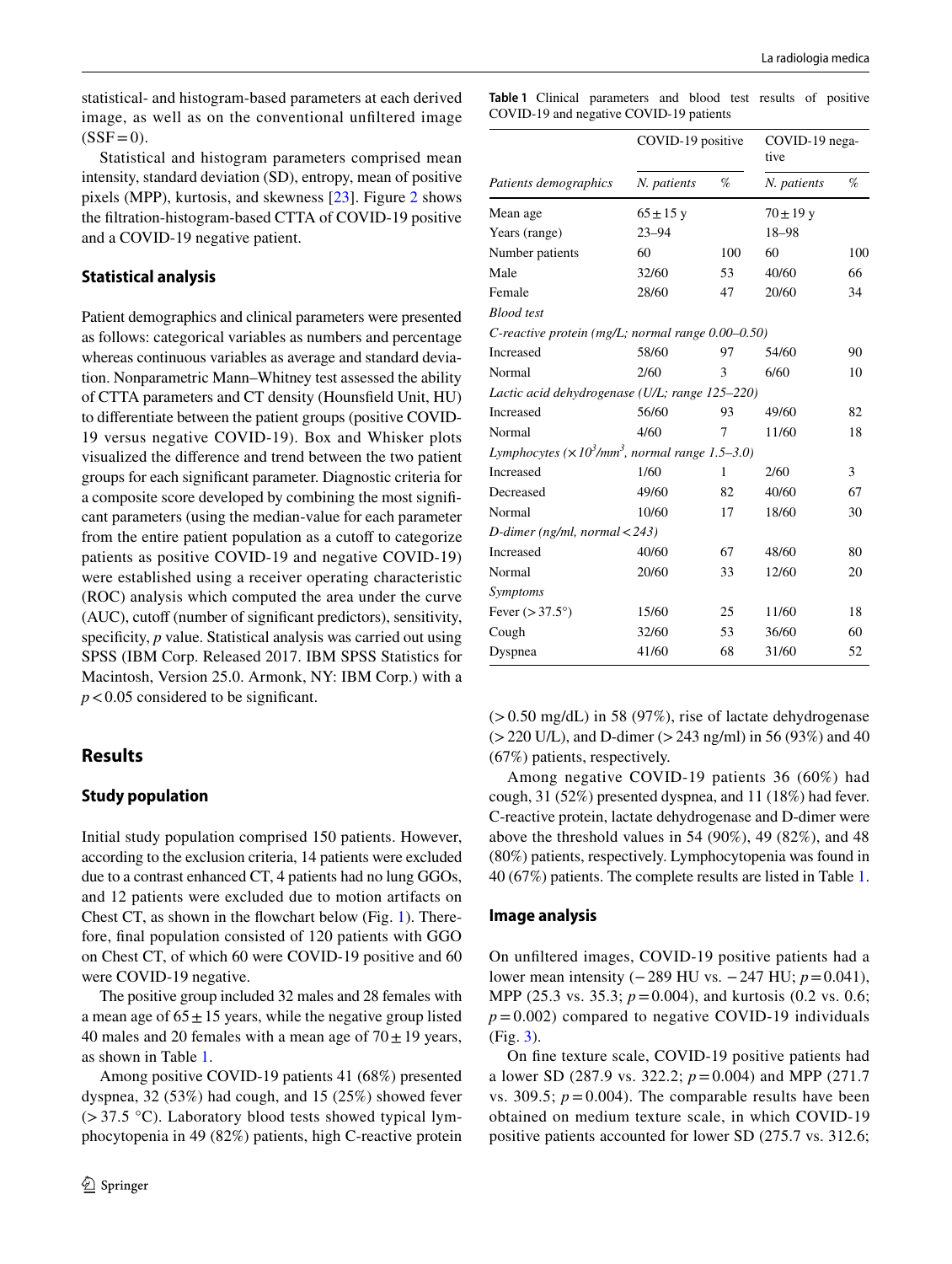

<span id="page-4-0"></span>**Fig. 3** Box and Whisker plots highlight the signifcant diference between *Mean CT density* (**a**), texture parameters *Kurtosis* (**b**) and *Mean of Positive Pixels* (MPP) (**c**) without fltration for COVID-19 diagnosis

*p*=0.012) and MPP (272.0 vs. 324.2; *p*=0.023) compared to negative COVID-19 patients (Fig. [4\)](#page-5-0). Coarse texture scale provided no signifcant diferences in texture parameters between the two groups. The comprehensive results are summarized in Table [2](#page-6-0).

A composite score developed by combining the most signifcant diferentiators (fne texture scale: MPP<290.122 and  $SD < 306.547$ ; unfiltered images: MPP  $< 27.576$  and kurtosis<0.356) could diferentiate COVID-19 positive patients from negative patients  $(p < 0.001)$ . Specifically, the presence of any three or more of the above risk factors could identify COVID-19 positive patients from negative patients with a sensitivity of 60% and specificity of 80% (AUC =  $0.7$ , *p*<0.001; Fig. [5](#page-6-1)).

#### **Discussion**

This pilot study showed the ability of CTTA to diferentiate between COVID-19 positive and negative patients. SD and MPP at fne and medium flter scales had signifcantly lower values in positive COVID-19 patients compared to subject with interstitial pneumonia of other etiology, particularly at fne texture scale. Additionally, both kurtosis and MPP were lower in positive COVID-19 patients in the unfltered image dataset. Such results, along with lower CT density in positive COVID-19 subjects, potentially refects variation in GGO/parenchymal heterogeneity between the two groups. A combined score including the most signifcant texture parameters (presence of three or more risk factors) showed a good diagnostic performance in the identifcation of COVID-19 positive patients.

The last decade has seen a rapid growth of CTTA, especially applied in oncologic imaging, aiming to assess solid tumors' heterogeneity and aggressiveness [[28–](#page-8-2)[34](#page-8-3)]. In thoracic oncology, CTTA has demonstrated the feasibility in predicting survival [[35](#page-8-4)] and response to anti-angiogenic chemotherapy and immunotherapy [[36–](#page-8-5)[38](#page-8-6)] in lung cancer, in distinguishing lung cancer recurrence from postradiation fbrosis [[39\]](#page-8-7), and the ability to assess pulmonary sub-nodules aggressiveness [[40\]](#page-8-8).

CTTA has been also applied in difuse lung disease, such as pulmonary emphysema, pulmonary idiopathic fbrosis, and pulmonary embolism [[41,](#page-8-9) [42\]](#page-8-10). Particularly, CTTA of pulmonary angiograms has been proved efective in providing correlates for ventilated and vascular lung, similar to a ventilation–perfusion V/Q scan, aiding in the diagnosis of pulmonary embolism in the presence of other causes of altered vascularity such as emphysema [[42](#page-8-10)]. Other studies have explored the feasibility of CTTA to diferentiate difuse pulmonary alterations that appears very similar on visual assessment. Kloth et al. proved CTTA able to diferentiate active alveolitis and lung fbrosis in patients with systemic sclerosis [[43\]](#page-8-11), as well alveolar hemorrhage from Pneumocystis jirovecii pneumonia [[44](#page-8-12)], overcoming diagnostic challenges present on mere visual assessment due to overlapping imaging fndings between the two entities at early stages. Therefore, CTTA might play a signifcant role in early diferentiation of various pulmonary conditions manifesting with GGO, requiring diferent treatments and optimizes patient management.

Another investigation [[45\]](#page-8-13) applied CTTA in the identifcation of pulmonary abnormalities caused by H1N1 infuenza on Chest CT, demonstrating that mean intensity, SD, and non-uniformity could diferentiate between abnormal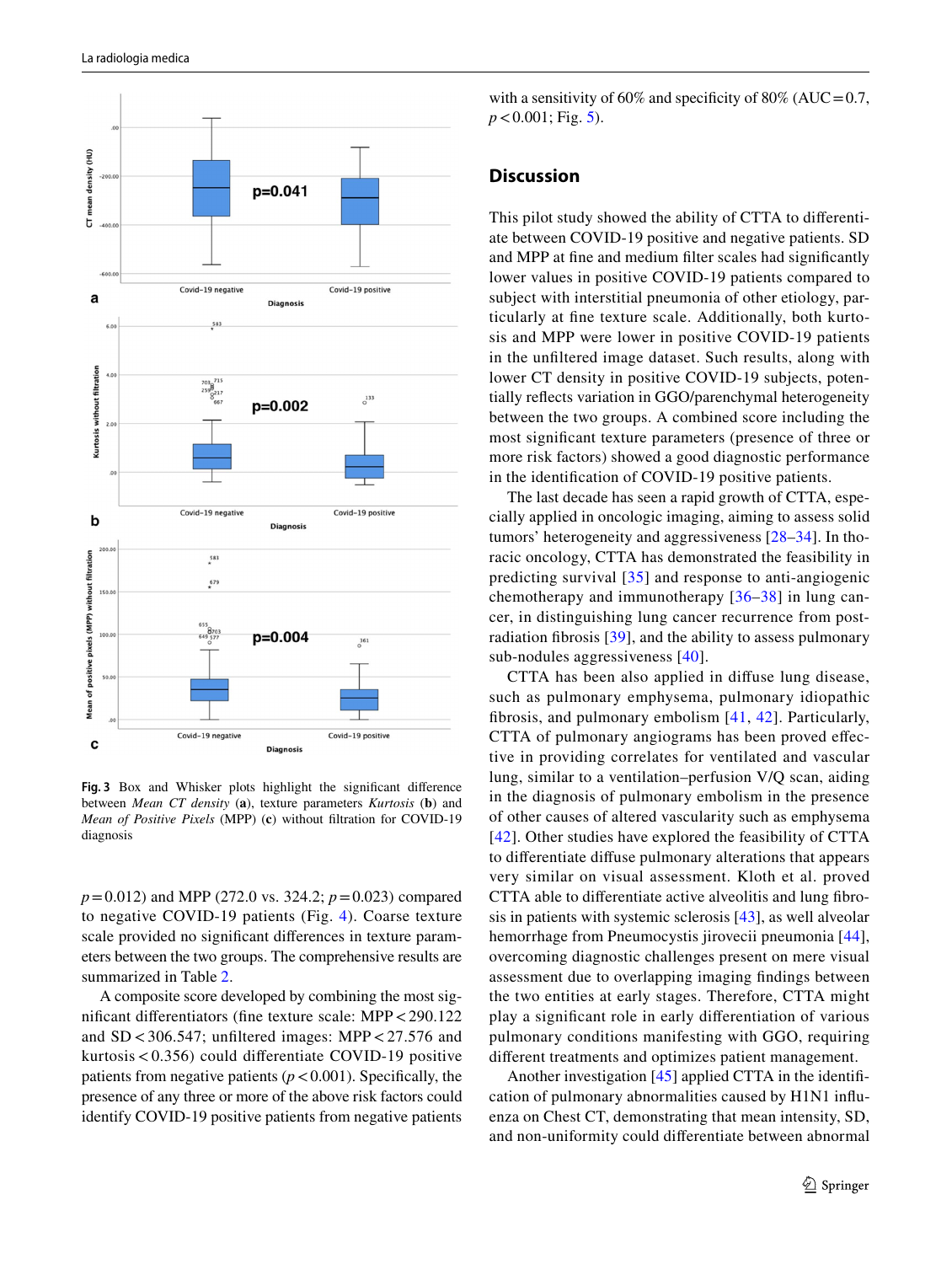

<span id="page-5-0"></span>**Fig. 4** Box and Whisker plots highlight the signifcant diferences at fne and medium texture parameters in terms of *Standard Deviation* (SD) (**a** and **b**) and *Mean of Positive Pixels* (*MPP*) (**c** and **d**) for COVID-19 diagnosis

regions on H1N1 infuenza patients from pulmonary fbrosis, normal and non-infuenza infections. In accordance with previous investigation, in our study key differentiators were texture metrics (MPP, SD, and kurtosis) without and with fltration (fne and medium texture scales). These CTTA metrics refect heterogeneity (intensity variation, irregularity, and tissue-contrast) in the distribution of parenchymal attenuation. Above studies demonstrate how CTTA extracts subtle image characteristic not perceivable to the naked eye and might aid radiologists in their diagnostic tasks.

As demonstrated by Wu et al. [[26\]](#page-8-0) CTTA could be used to rapidly diferentiate COVID-19 from other infectious pneumonia. However, radiomic signature has been proven efective in classifying between stable and progressive group of COVID-19 patients with an AUC, sensitivity and specifcity of 0.8, 81, and 74%, respectively [\[25](#page-7-17)]. Our study highlights the feasibility of CTTA in the COVID-19 patient management, with a performance higher than the mere visual assessment. CTTA is readily applicable as an adjunct tool in a routine clinical setting whether the preliminary results from our pilot study could be confrmed on larger scale. Our results may potentially refect histopathological diferences in parenchymal fndings; the diferent infammatory infltrate induced by the SARS-CoV could explain the diferences on CTTA in patients with COVID-19 disease compared to those with same CT fndings related to the other interstitial pneumonia, as demonstrated by the lower CT density in positive COVID-19 subjects.

The implementation of CTTA might strengthen the role of Chest CT during COVID-19 pandemic, potentially improving patient management in the emergency department [\[45](#page-8-13)].

Despite the encouraging results, the study has limitations related to its retrospective nature, its single-center design, the small sample size and the lack of inter-reader agreement due to in consensus reading. Nevertheless, previous studies have demonstrated good reproducibility for fltration-histogram-based CTTA using multicenter clinical validation [[35,](#page-8-4) [46](#page-8-14)] and robustness to variation in image acquisition parameters [\[47](#page-8-15), [48](#page-8-16)]. It is worth noting that the contour of the GGO was drawn on a single axial slice. Although the multi-slice or volume delineation of GGO would be a better representation within the whole lung, such methodology is time-consuming and therefore not practical in clinical setting. Furthermore,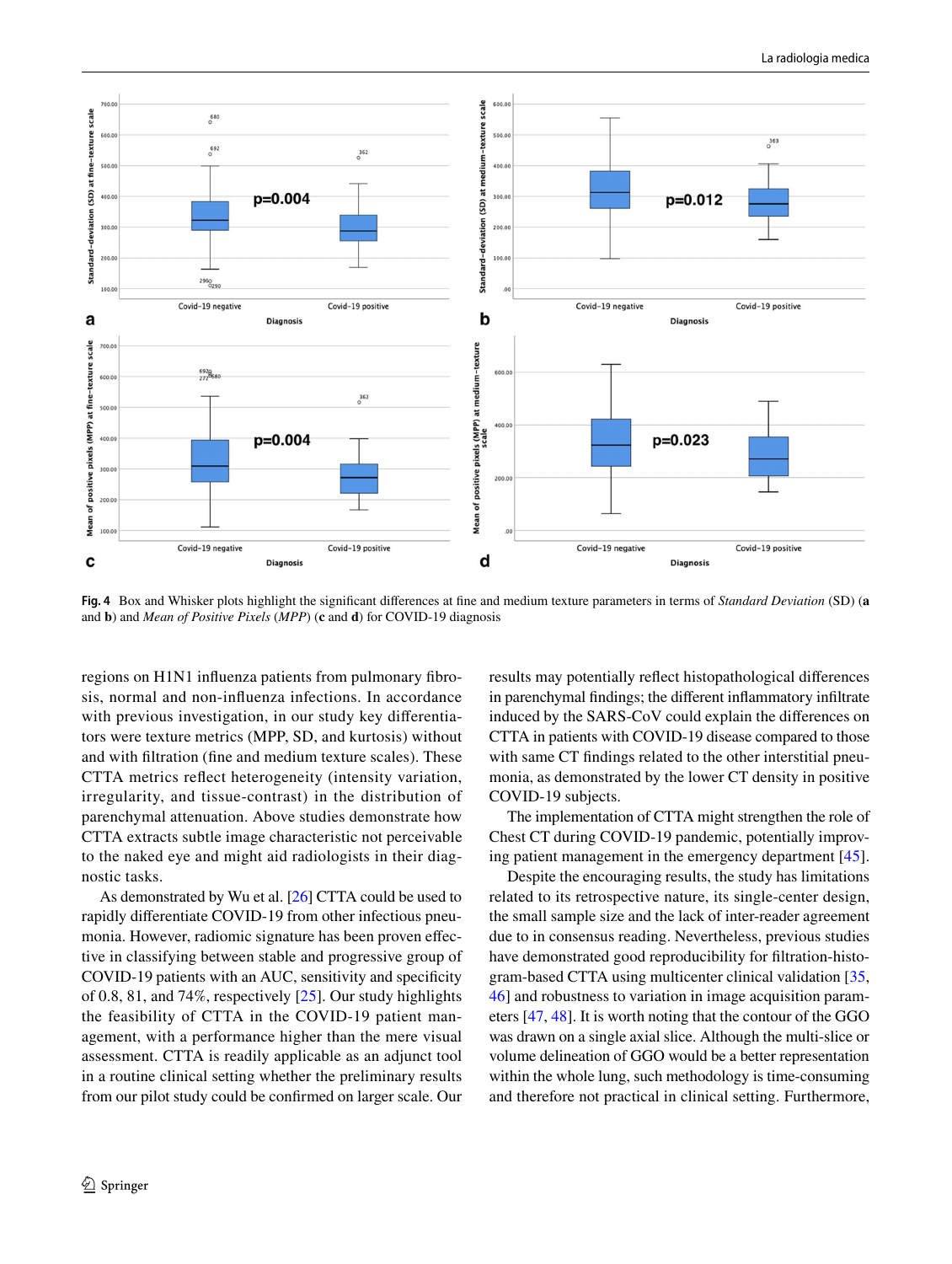<span id="page-6-0"></span>**Table 2** Summary of results (median) for Chest CT texture parameters within the two patient diagnostic groups

| CT texture parameters         | COVID-<br>19 positive<br>(median) | COVID-19<br>negative<br>(median) | $p$ value |  |  |  |  |
|-------------------------------|-----------------------------------|----------------------------------|-----------|--|--|--|--|
| Without filtration- $SSE = 0$ |                                   |                                  |           |  |  |  |  |
| Mean intensity (HU)           | $-288.710$                        | $-247.353$                       | 0.041     |  |  |  |  |
| Standard deviation            | 111.783                           | 125.147                          | 0.052     |  |  |  |  |
| Entropy                       | 4.733                             | 4.758                            | 0.954     |  |  |  |  |
| Mean of positive pixels       | 25.313                            | 35.302                           | 0.004     |  |  |  |  |
| <b>Skewness</b>               | $-0.059$                          | $-0.055$                         | 0.324     |  |  |  |  |
| Kurtosis                      | 0.227                             | 0.590                            | 0.002     |  |  |  |  |
| Fine texture scale— $SSE = 2$ |                                   |                                  |           |  |  |  |  |
| Mean intensity                | 44.009                            | 86.771                           | 0.114     |  |  |  |  |
| Standard deviation            | 287.950                           | 322.172                          | 0.004     |  |  |  |  |
| Entropy                       | 4.869                             | 4.928                            | 0.618     |  |  |  |  |
| Mean of positive pixels       | 271.700                           | 309.479                          | 0.004     |  |  |  |  |
| <b>Skewness</b>               | 0.027                             | 0.075                            | 0.713     |  |  |  |  |
| Kurtosis                      | 0.202                             | 0.131                            | 0.797     |  |  |  |  |
| Medium texture scale—SSF = 3  |                                   |                                  |           |  |  |  |  |
| Mean intensity                | 81.300                            | 119.381                          | 0.155     |  |  |  |  |
| Standard deviation            | 275.755                           | 312.614                          | 0.012     |  |  |  |  |
| Entropy                       | 4.857                             | 4.918                            | 0.609     |  |  |  |  |
| Mean of positive pixels       | 272.036                           | 324.228                          | 0.023     |  |  |  |  |
| <b>Skewness</b>               | $-0.045$                          | $-0.050$                         | 0.834     |  |  |  |  |
| Kurtosis                      | $-0.150$                          | $-0.071$                         | 0.648     |  |  |  |  |
| Coarse texture scale—SSF = 4  |                                   |                                  |           |  |  |  |  |
| Mean intensity                | 69.778                            | 123.457                          | 0.174     |  |  |  |  |
| Standard deviation            | 255.785                           | 284.804                          | 0.091     |  |  |  |  |
| Entropy                       | 4.834                             | 4.934                            | 0.513     |  |  |  |  |
| Mean of positive pixels       | 258.064                           | 306.420                          | 0.108     |  |  |  |  |
| <b>Skewness</b>               | $-0.138$                          | $-0.148$                         | 0.867     |  |  |  |  |
| Kurtosis                      | $-0.289$                          | $-0.285$                         | 0.871     |  |  |  |  |

Statistically signifcant results based on Mann–Whitney test are highlighted in bold

the comparable results in heterogeneity assessment have been reported between cross-sectional area and whole volume analysis on CT [\[49](#page-8-17)]. Lastly, the absence of histopathologic correlation did not allow for confrmation of the above hypothesis between the signifcant CTTA parameters and the tissue/parenchymal alterations caused by SARS-CoV-2 and immune system response.

In conclusion, CTTA parameters with and without fltration such as SD, MPP, and kurtosis can help to diferentiate between positive and negative COVID-19 patients with higher specificity than simple visual assessment and could potentially be used as an adjunct tool during radiological interpretation of Chest CT.



<span id="page-6-1"></span>**Fig. 5** ROC analysis for the composite score was developed by combining the most signifcant texture parameters [fne texture: *Mean of Positive Pixels (MPP)* and *Standard Deviation*; without fltration texture: MPP and *Kurtosis*]. The presence of three or more risk factors identifed patients with positive COVID-19 from patients with negative COVID-19 with a sensitivity of 60% and specifcity of 80%  $(AUC=0.7, p<0.001)$ 

**Funding** Open access funding provided by Università degli Studi di Roma La Sapienza within the CRUI-CARE Agreement. None.

**Availability of data and material** The datasets during and/or analyzed during the current study available from the corresponding author on reasonable request.

**Code availability** Texture analysis was performed by using a dedicated software (TexRAD, Feedback Medical Ltd., Cambridge, UK).

#### **Declarations**

**Conflict of interest** The authors declare that they have no confict of interest.

**Consent for publication** The authors affirm that human research participants provided informed consent for publication of the images in Fig. [2](#page-2-1).

**Ethical Approval** This retrospective study was approved by our local institutional review board (IRB) and written informed consent was obtained from all patients or in case of inability from their relatives or the admitting physicians.

**Ethical statement** This article does not contain any studies with human participants or animals performed by any of the authors.

**Consent to participate** Informed consent was obtained from all individual participants included in the study.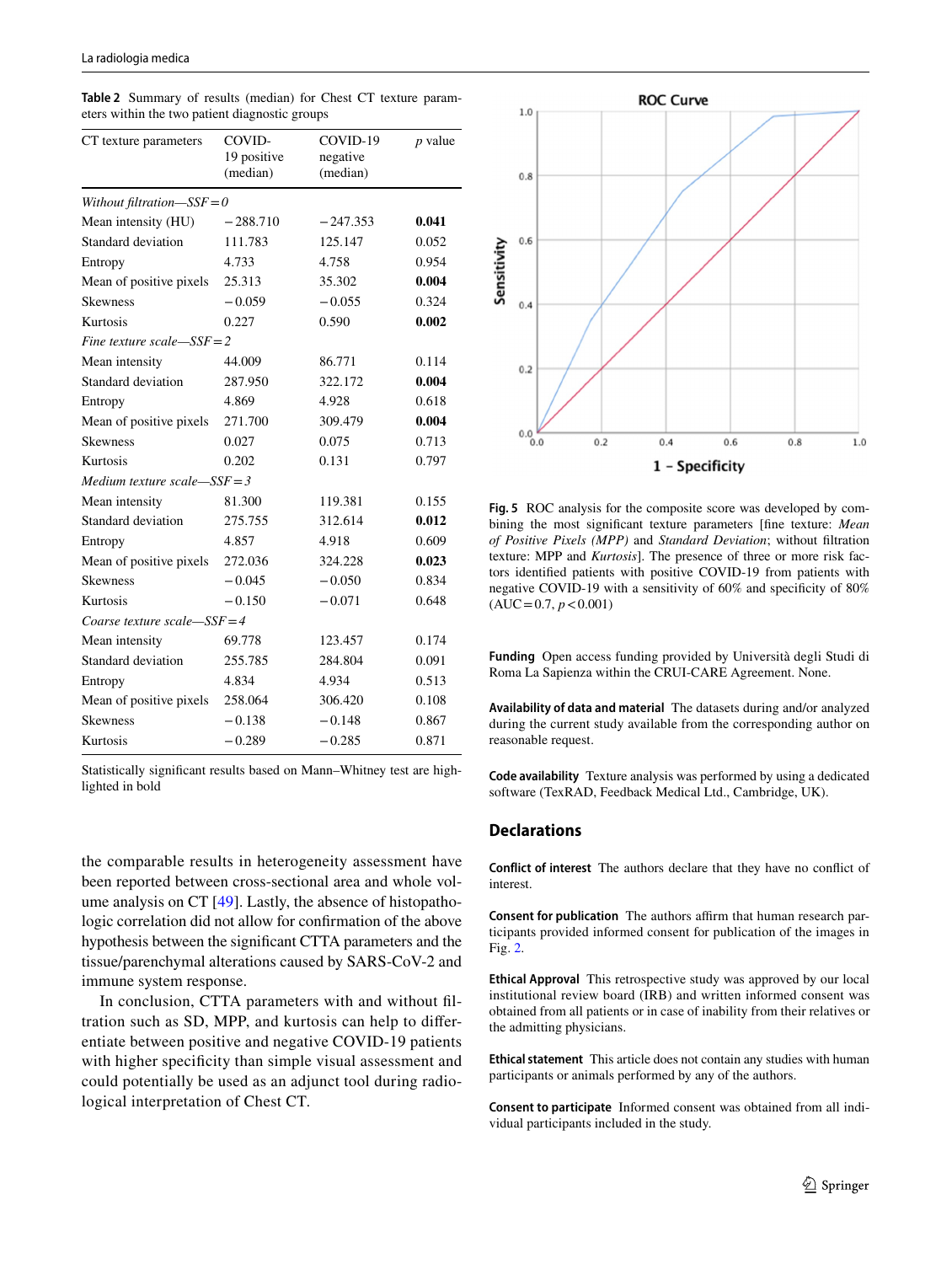**Open Access** This article is licensed under a Creative Commons Attribution 4.0 International License, which permits use, sharing, adaptation, distribution and reproduction in any medium or format, as long as you give appropriate credit to the original author(s) and the source, provide a link to the Creative Commons licence, and indicate if changes were made. The images or other third party material in this article are included in the article's Creative Commons licence, unless indicated otherwise in a credit line to the material. If material is not included in the article's Creative Commons licence and your intended use is not permitted by statutory regulation or exceeds the permitted use, you will need to obtain permission directly from the copyright holder. To view a copy of this licence, visit <http://creativecommons.org/licenses/by/4.0/>.

# **References**

- <span id="page-7-0"></span>1. Coppola F, Faggioni L, Neri E, Grassi R, Miele V (2021) Impact of the COVID-19 outbreak on the profession and psychological wellbeing of radiologists: a nationwide online survey. Insights Imaging 12(1):23. <https://doi.org/10.1186/s13244-021-00962-2>
- <span id="page-7-1"></span>2. Caruso D, Zerunian M, Polici M, Pucciarelli F, Polidori T, Rucci C, Guido G, Bracci B, De Dominicis C, Laghi A (2020) Chest CT features of COVID-19 in Rome. Italy Radiol 296(2):E79-e85. <https://doi.org/10.1148/radiol.2020201237>
- <span id="page-7-2"></span>3. Caruso D, Zerunian M, Pucciarelli F, Lucertini E, Bracci B, Polidori T, Guido G, Polici M, Rucci C, Iannicelli E, Laghi A (2021) Imaging of abdominal complications of COVID-19 infection. BJR|Open 2:20200052
- <span id="page-7-3"></span>4. Helmy YA, Fawzy M, Elaswad A, Sobieh A, Kenney SP, Shehata AA (2020) The COVID-19 pandemic: a comprehensive review of taxonomy, genetics, epidemiology, diagnosis, treatment, and control. J Clin Med. <https://doi.org/10.3390/jcm9041225>
- <span id="page-7-4"></span>5. Organization WH (2020) Laboratory testing for 2019 novel coronavirus (2019-nCoV) in suspected human cases. [https://www.](https://www.who.int/publications/i/item/10665-331501) [who.int/publications/i/item/10665-331501](https://www.who.int/publications/i/item/10665-331501)
- <span id="page-7-5"></span>6. Zitek T (2020) The appropriate use of testing for COVID-19. West J Emerg Med 21(3):470–472. [https://doi.org/10.5811/westj](https://doi.org/10.5811/westjem.2020.4.47370) [em.2020.4.47370](https://doi.org/10.5811/westjem.2020.4.47370)
- <span id="page-7-6"></span>7. Reginelli A, Grassi R, Feragalli B, Belfore MP, Montanelli A, Patelli G, La Porta M, Urraro F, Fusco R, Granata V, Petrillo A, Giacobbe G, Russo GM, Sacco P, Cappabianca S (2021) Coronavirus isease 2019 (COVID-19) in Italy: double reading of chest CT examination. Biology (Basel) [https://doi.org/10.3390/biolo](https://doi.org/10.3390/biology10020089) [gy10020089](https://doi.org/10.3390/biology10020089)
- <span id="page-7-7"></span>8. Ai T, Yang Z, Hou H, Zhan C, Chen C, Lv W, Tao Q, Sun Z, Xia L (2020) Correlation of chest CT and RT-PCR testing for coronavirus disease 2019 (COVID-19) in China: a report of 1014 cases. Radiology 296(2):E32–E40. [https://doi.org/10.1148/radiol.20202](https://doi.org/10.1148/radiol.2020200642) [00642](https://doi.org/10.1148/radiol.2020200642)
- <span id="page-7-8"></span>9. Caruso D, Polidori T, Guido G, Nicolai M, Bracci B, Cremona A, Zerunian M, Polici M, Pucciarelli F, Rucci C, Dominicis C, Girolamo MD, Argento G, Sergi D, Laghi A (2020) Typical and atypical COVID-19 computed tomography fndings. World J Clin Cases 8(15):3177–3187. [https://doi.org/10.12998/wjcc.v8.i15.](https://doi.org/10.12998/wjcc.v8.i15.3177) [3177](https://doi.org/10.12998/wjcc.v8.i15.3177)
- <span id="page-7-9"></span>10. Kanne JP, Little BP, Chung JH, Elicker BM, Ketai LH (2020) Essentials for radiologists on COVID-19: an update-. Radiology 296(2):E113–E114.<https://doi.org/10.1148/radiol.2020200527>
- <span id="page-7-10"></span>11. Kim H, Hong H, Yoon SH (2020) Diagnostic performance of CT and reverse transcriptase polymerase chain reaction for coronavirus disease 2019: a meta-analysis. Radiology 296(3):E145–E155. <https://doi.org/10.1148/radiol.2020201343>
- <span id="page-7-11"></span>12. Frazier AA, Franks TJ, Cooke EO, Mohammed TL, Pugatch RD, Galvin JR (2008) From the archives of the AFIP: pulmonary

alveolar proteinosis. Radiographics 28(3): 883–899 [https://doi.](https://doi.org/10.1148/rg.283075219) [org/10.1148/rg.283075219](https://doi.org/10.1148/rg.283075219)

- 13. Moon JH, Kim EA, Lee KS, Kim TS, Jung KJ, Song JH (2000) Cytomegalovirus pneumonia: high-resolution CT fndings in ten non-AIDS immunocompromised patients. Korean J Radiol 1(2):73–78. <https://doi.org/10.3348/kjr.2000.1.2.73>
- <span id="page-7-12"></span>14. Ellis SJ, Cleverley JR, Müller NL (2000) Drug-induced lung disease: high-resolution CT findings. AJR Am J Roentgenol 175(4):1019–1024.<https://doi.org/10.2214/ajr.175.4.1751019>
- <span id="page-7-13"></span>15. Caruso D, Polici M, Zerunian M, Pucciarelli F, Polidori T, Guido G, Rucci C, Bracci B, Muscogiuri E, De Dominicis C, Laghi A (2020) Quantitative Chest CT analysis in discriminating COVID-19 from non-COVID-19 patients. Radiol Med (Torino). [https://](https://doi.org/10.1007/s11547-020-01291-y) [doi.org/10.1007/s11547-020-01291-y](https://doi.org/10.1007/s11547-020-01291-y)
- 16. Alimadadi A, Aryal S, Manandhar I, Munroe PB, Joe B, Cheng X (2020) Artifcial intelligence and machine learning to fght COVID-19. Physiol Genomics 52(4):200–202. [https://doi.org/](https://doi.org/10.1152/physiolgenomics.00029.2020) [10.1152/physiolgenomics.00029.2020](https://doi.org/10.1152/physiolgenomics.00029.2020)
- 17. Li L, Qin L, Xu Z, Yin Y, Wang X, Kong B, Bai J, Lu Y, Fang Z, Song Q, Cao K, Liu D, Wang G, Xu Q, Fang X, Zhang S, Xia J, Xia J (2020) Using artifcial intelligence to detect COVID-19 and community-acquired pneumonia based on pulmonary CT: evaluation of the diagnostic accuracy. Radiology 296(2):E65-e71. <https://doi.org/10.1148/radiol.2020200905>
- 18. Watanabe M, Caruso D, Tuccinardi D, Risi R, Zerunian M, Polici M, Pucciarelli F, Tarallo M, Strigari L, Manfrini S, Mariani S, Basciani S, Lubrano C, Laghi A, Gnessi L (2020) Visceral fat shows the strongest association with the need of intensive care in patients with COVID-19. Metabolism 111:154319. [https://doi.](https://doi.org/10.1016/j.metabol.2020.154319) [org/10.1016/j.metabol.2020.154319](https://doi.org/10.1016/j.metabol.2020.154319)
- 19. Grassi R, Belfore MP, Montanelli A, Patelli G, Urraro F, Giacobbe G, Fusco R, Granata V, Petrillo A, Sacco P, Mazzei MA, Feragalli B, Reginelli A, Cappabianca S (2021) COVID-19 pneumonia: computer-aided quantifcation of healthy lung parenchyma, emphysema, ground glass and consolidation on chest computed tomography (CT). Radiol Med 126(4):553–560. [https://doi.org/](https://doi.org/10.1007/s11547-020-01305-9) [10.1007/s11547-020-01305-9](https://doi.org/10.1007/s11547-020-01305-9)
- 20. Belfore MP, Urraro F, Grassi R, Giacobbe G, Patelli G, Cappabianca S, Reginelli A (2020) Artifcial intelligence to codify lung CT in Covid-19 patients. Radiol Med 125(5):500–504. [https://doi.](https://doi.org/10.1007/s11547-020-01195-x) [org/10.1007/s11547-020-01195-x](https://doi.org/10.1007/s11547-020-01195-x)
- <span id="page-7-14"></span>21. Neri E, Miele V, Coppola F, Grassi R (2020) Use of CT and artificial intelligence in suspected or COVID-19 positive patients: statement of the Italian Society of Medical and Interventional Radiology. Radiol Med 125(5):505–508. [https://doi.org/10.1007/](https://doi.org/10.1007/s11547-020-01197-9) [s11547-020-01197-9](https://doi.org/10.1007/s11547-020-01197-9)
- <span id="page-7-15"></span>22. Lubner MG, Smith AD, Sandrasegaran K, Sahani DV, Pickhardt PJ (2017) CT texture analysis: defnitions, applications, biologic correlates, and challenges. Radiographics 37(5):1483–1503. <https://doi.org/10.1148/rg.2017170056>
- <span id="page-7-18"></span>23. Miles KA, Ganeshan B, Hayball MP (2013) CT texture analysis using the fltration-histogram method: what do the measurements mean? Cancer Imaging 13(3):400–406. [https://doi.org/10.1102/](https://doi.org/10.1102/1470-7330.2013.9045) [1470-7330.2013.9045](https://doi.org/10.1102/1470-7330.2013.9045)
- <span id="page-7-16"></span>24. Soomro MH, Giunta G, Laghi A, Caruso D, Ciolina M, Marchis CD, Conforto S, Schmid M (2020) Haralick's texture analysis applied to colorectal T2-weighted MRI: a preliminary study of significance for cancer evolution. In: Biomedical engineering, 2017/03/02 2017. ACTA Press. [https://doi.org/10.2316/P.2016.](https://doi.org/10.2316/P.2016.852-019) [852-019](https://doi.org/10.2316/P.2016.852-019)
- <span id="page-7-17"></span>25. Fu L, Li Y, Cheng A, Pang P, Shu Z (2020) A novel machine learning-derived radiomic signature of the whole lung diferentiates stable from progressive COVID-19 infection: a retrospective cohort study. J Thorac Imaging. [https://doi.org/10.1097/RTI.](https://doi.org/10.1097/RTI.0000000000000544) [0000000000000544](https://doi.org/10.1097/RTI.0000000000000544)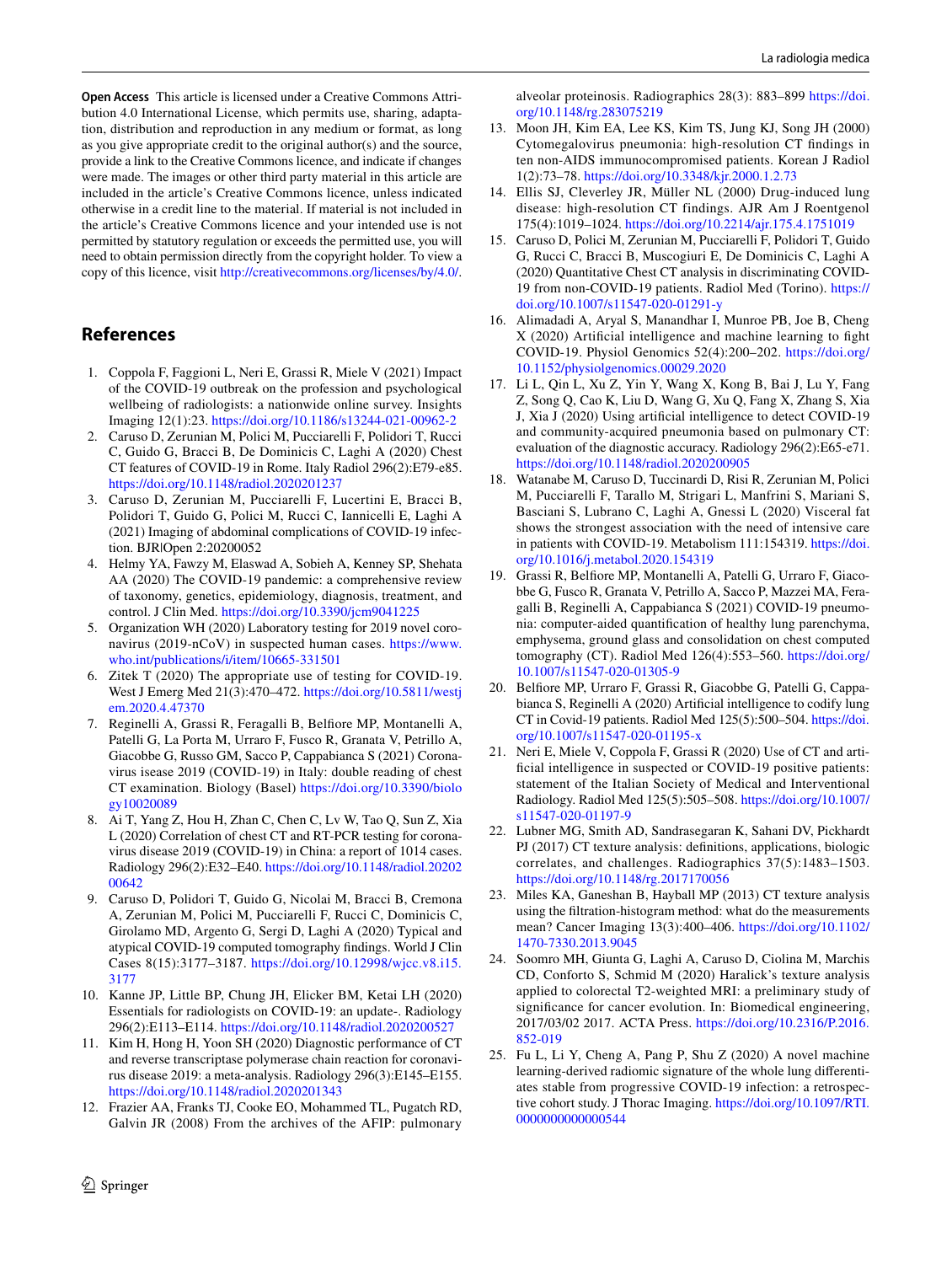- <span id="page-8-0"></span>26. Wu Z, Li L, Jin R, Liang L, Hu Z, Tao L, Han Y, Feng W, Zhou D, Li W, Lu Q, Liu W, Fang L, Huang J, Gu Y, Li H, Guo X (2021) Texture feature-based machine learning classifer could assist in the diagnosis of COVID-19. Eur J Radiol 137:109602. [https://doi.](https://doi.org/10.1016/j.ejrad.2021.109602) [org/10.1016/j.ejrad.2021.109602](https://doi.org/10.1016/j.ejrad.2021.109602)
- <span id="page-8-1"></span>27. Corman VM, Landt O, Kaiser M, Molenkamp R, Meijer A, Chu DK, Bleicker T, Brunink S, Schneider J, Schmidt ML, Mulders DG, Haagmans BL, van der Veer B, van den Brink S, Wijsman L, Goderski G, Romette JL, Ellis J, Zambon M, Peiris M, Goossens H, Reusken C, Koopmans MP, Drosten C (2020) Detection of 2019 novel coronavirus (2019-nCoV) by real-time RT-PCR. Eurosurveillance. [https://doi.org/10.2807/1560-7917.ES.2020.](https://doi.org/10.2807/1560-7917.ES.2020.25.3.2000045) [25.3.2000045](https://doi.org/10.2807/1560-7917.ES.2020.25.3.2000045)
- <span id="page-8-2"></span>28. Ahn SY, Park CM, Park SJ, Kim HJ, Song C, Lee SM, McAdams HP, Goo JM (2015) Prognostic value of computed tomography texture features in non-small cell lung cancers treated with defnitive concomitant chemoradiotherapy. Invest Radiol 50(10):719– 725.<https://doi.org/10.1097/RLI.0000000000000174>
- 29. Brenet Defour L, Mule S, Tenenhaus A, Piardi T, Sommacale D, Hoefel C, Thiefn G (2019) Hepatocellular carcinoma: CT texture analysis as a predictor of survival after surgical resection. Eur Radiol 29(3):1231–1239. [https://doi.org/10.1007/](https://doi.org/10.1007/s00330-018-5679-5) [s00330-018-5679-5](https://doi.org/10.1007/s00330-018-5679-5)
- 30. Ganeshan B, Abaleke S, Young RC, Chatwin CR, Miles KA (2010) Texture analysis of non-small cell lung cancer on unenhanced computed tomography: initial evidence for a relationship with tumour glucose metabolism and stage. Cancer Imaging 10:137–143.<https://doi.org/10.1102/1470-7330.2010.0021>
- 31. Ganeshan B, Panayiotou E, Burnand K, Dizdarevic S, Miles K (2012) Tumour heterogeneity in non-small cell lung carcinoma assessed by CT texture analysis: a potential marker of survival. Eur Radiol 22(4):796–802. [https://doi.org/10.1007/](https://doi.org/10.1007/s00330-011-2319-8) [s00330-011-2319-8](https://doi.org/10.1007/s00330-011-2319-8)
- 32. Ng F, Ganeshan B, Kozarski R, Miles KA, Goh V (2013) Assessment of primary colorectal cancer heterogeneity by using wholetumor texture analysis: contrast-enhanced CT texture as a biomarker of 5-year survival. Radiology 266(1):177–184. [https://doi.](https://doi.org/10.1148/radiol.12120254) [org/10.1148/radiol.12120254](https://doi.org/10.1148/radiol.12120254)
- 33. Hayano K, Tian F, Kambadakone AR, Yoon SS, Duda DG, Ganeshan B, Sahani DV (2015) Texture analysis of non-contrastenhanced computed tomography for assessing angiogenesis and survival of soft tissue sarcoma. J Comput Assist Tomogr 39(4):607–612.<https://doi.org/10.1097/rct.0000000000000239>
- <span id="page-8-3"></span>34. Martini I, Polici M, Zerunian M, Panzuto F, Rinzivillo M, Landolf F, Magi L, Caruso D, Eid M, Annibale B, Laghi A, Iannicelli E (2020) CT texture analysis of liver metastases in PNETs versus NPNETs: correlation with histopathological fndings. Eur J Radiol 124:108812.<https://doi.org/10.1016/j.ejrad.2020.108812>
- <span id="page-8-4"></span>35. Win T, Miles KA, Janes SM, Ganeshan B, Shastry M, Endozo R, Meagher M, Shortman RI, Wan S, Kayani I, Ell PJ, Groves AM (2013) Tumor heterogeneity and permeability as measured on the CT component of PET/CT predict survival in patients with non-small cell lung cancer. Clin Cancer Res 19(13):3591–3599. <https://doi.org/10.1158/1078-0432.CCR-12-1307>
- <span id="page-8-5"></span>36. Hayano K, Kulkarni NM, Duda DG, Heist RS, Sahani DV (2016) Exploration of imaging biomarkers for predicting survival of patients with advanced non-small cell lung cancer treated with antiangiogenic chemotherapy. AJR Am J Roentgenol 206(5):987– 993.<https://doi.org/10.2214/AJR.15.15528>
- 37. Ravanelli M, Agazzi GM, Ganeshan B, Roca E, Tononcelli E, Bettoni V, Caprioli A, Borghesi A, Berruti A, Maroldi R, Farina D (2018) CT texture analysis as predictive factor in metastatic lung adenocarcinoma treated with tyrosine kinase inhibitors (TKIs). Eur J Radiol 109:130–135. [https://doi.org/10.1016/j.ejrad.2018.](https://doi.org/10.1016/j.ejrad.2018.10.016) [10.016](https://doi.org/10.1016/j.ejrad.2018.10.016)
- <span id="page-8-6"></span>38. Ravanelli M, Agazzi GM, Milanese G, Roca E, Silva M, Tiseo M, Rondi P, Baggi A, Ganeshan B, Muri M, Panni S, Botti C, Sverzellati N, Maroldi R, Berruti A, Farina D (2019) Prognostic and predictive value of histogram analysis in patients with non-small cell lung cancer refractory to platinum treated by nivolumab: a multicentre retrospective study. Eur J Radiol 118:251–256. [https://](https://doi.org/10.1016/j.ejrad.2019.07.019) [doi.org/10.1016/j.ejrad.2019.07.019](https://doi.org/10.1016/j.ejrad.2019.07.019)
- <span id="page-8-7"></span>39. Mattonen SA, Palma DA, Haasbeek CJ, Senan S, Ward AD (2013) Distinguishing radiation fbrosis from tumour recurrence after stereotactic ablative radiotherapy (SABR) for lung cancer: a quantitative analysis of CT density changes. Acta Oncol 52(5):910–918. <https://doi.org/10.3109/0284186X.2012.731525>
- <span id="page-8-8"></span>40. Cohen JG, Reymond E, Medici M, Lederlin M, Lantuejoul S, Laurent F, Toffart AC, Moreau-Gaudry A, Jankowski A, Ferretti GR (2018) CT-texture analysis of subsolid nodules for diferentiating invasive from in-situ and minimally invasive lung adenocarcinoma subtypes. Diagn Interv Imaging 99(5):291–299. [https://doi.org/10.](https://doi.org/10.1016/j.diii.2017.12.013) [1016/j.diii.2017.12.013](https://doi.org/10.1016/j.diii.2017.12.013)
- <span id="page-8-9"></span>41. Fraioli F, Lyasheva M, Porter JC, Bomanji J, Shortman RI, Endozo R, Wan S, Bertoletti L, Machado M, Ganeshan B, Win T, Groves AM (2019) Synergistic application of pulmonary (18) F-FDG PET/HRCT and computer-based CT analysis with conventional severity measures to refne current risk stratifcation in idiopathic pulmonary fbrosis (IPF). Eur J Nucl Med Mol Imaging 46(10):2023–2031.<https://doi.org/10.1007/s00259-019-04386-5>
- <span id="page-8-10"></span>42. Ganeshan B, Miles KA, Young RC, Chatwin CR (2008) Threedimensional selective-scale texture analysis of computed tomography pulmonary angiograms. Invest Radiol 43(6):382–394. [https://](https://doi.org/10.1097/RLI.0b013e3181690091) [doi.org/10.1097/RLI.0b013e3181690091](https://doi.org/10.1097/RLI.0b013e3181690091)
- <span id="page-8-11"></span>43. Kloth C, Blum AC, Thaiss WM, Preibsch H, Ditt H, Grimmer R, Fritz J, Nikolaou K, Bosmuller H, Horger M (2017) Diferences in texture analysis parameters between active alveolitis and lung fbrosis in chest CT of patients with systemic sclerosis: a feasibility study. Acad Radiol 24(12):1596–1603. [https://doi.org/10.](https://doi.org/10.1016/j.acra.2017.07.002) [1016/j.acra.2017.07.002](https://doi.org/10.1016/j.acra.2017.07.002)
- <span id="page-8-12"></span>44. Kloth C, Thaiss WM, Beck R, Haap M, Fritz J, Beer M, Horger M (2019) Potential role of CT-textural features for diferentiation between viral interstitial pneumonias, pneumocystis jirovecii pneumonia and difuse alveolar hemorrhage in early stages of disease: a proof of principle. BMC Med Imaging 19(1):39. [https://](https://doi.org/10.1186/s12880-019-0338-0) [doi.org/10.1186/s12880-019-0338-0](https://doi.org/10.1186/s12880-019-0338-0)
- <span id="page-8-13"></span>45. Yao J, Dwyer A, Summers RM, Mollura DJ (2011) Computeraided diagnosis of pulmonary infections using texture analysis and support vector machine classification. Acad Radiol 18(3):306– 314.<https://doi.org/10.1016/j.acra.2010.11.013>
- <span id="page-8-14"></span>46. Dohan A, Gallix B, Guiu B, Le Malicot K, Reinhold C, Soyer P, Bennouna J, Ghiringhelli F, Barbier E, Boige V, Taieb J, Bouche O, Francois E, Phelip JM, Borel C, Faroux R, Seitz JF, Jacquot S, Ben Abdelghani M, Khemissa-Akouz F, Genet D, Jouve JL, Rinaldi Y, Desseigne F, Texereau P, Suc E, Lepage C, Aparicio T, Hoeffel C, Investigators P, Investigators P (2020) Early evaluation using a radiomic signature of unresectable hepatic metastases to predict outcome in patients with colorectal cancer treated with FOLFIRI and bevacizumab. Gut 69(3):531–539. [https://doi.org/](https://doi.org/10.1136/gutjnl-2018-316407) [10.1136/gutjnl-2018-316407](https://doi.org/10.1136/gutjnl-2018-316407)
- <span id="page-8-15"></span>47. Miles KA, Ganeshan B, Griffiths MR, Young RC, Chatwin CR (2009) Colorectal cancer: texture analysis of portal phase hepatic CT images as a potential marker of survival. Radiology 250(2):444–452. <https://doi.org/10.1148/radiol.2502071879>
- <span id="page-8-16"></span>48. Yasaka K, Akai H, Mackin D, Court L, Moros E, Ohtomo K, Kiryu S (2017) Precision of quantitative computed tomography texture analysis using image fltering: a phantom study for scanner variability. Medicine 96(21):e6993. [https://doi.org/10.1097/MD.](https://doi.org/10.1097/MD.0000000000006993) [0000000000006993](https://doi.org/10.1097/MD.0000000000006993)
- <span id="page-8-17"></span>49. Ng F, Kozarski R, Ganeshan B, Goh V (2013) Assessment of tumor heterogeneity by CT texture analysis: can the largest